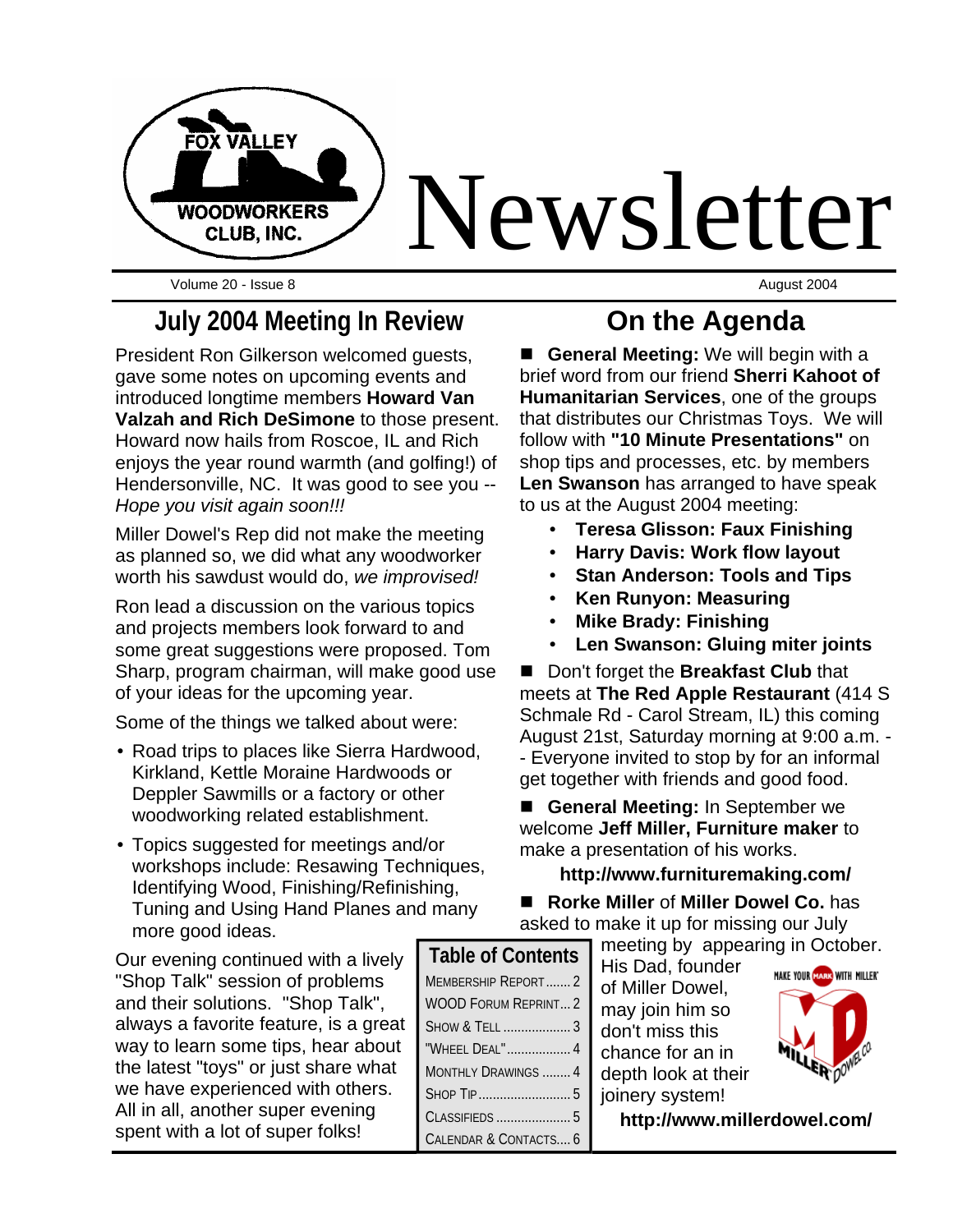**EDITOR'S NOTE:** Recently a member was asking about what wood to use for outdoor projects and a debate took place over the pros and cons of using White Oak. Happened to stumble across a reference to using White Oak in the latest issue of the WOOD Online Newsletter and had to check it out. It is most interesting -- Hope you agree. **--***LGC/Editor*





# **WoodworkingForums**

**Share, learn and ask woodworking questions**

### **Finishing and Refinishing**

Welcome to the Finishing and Refinishing forum. This forum allows you to ask others questions on finishing or refinishing. For several feature articles on these topics, please visit the Finishes section of Woodworking Basics. For a large selection of finishes and supplies, visit the WOOD Mall. Meet your forum host, Steve Mickley.

#### **Subject: what to use to finish outside potting bench Posted by: rick4212 Date: Jun 28, 2004 9:59 PM Message #6759274**

Made my wife an outside potting bench out of white oak. It is on our covered porch and out of the sun and rain but since it is a potting bench it will get water and dirt on it. What would be the best finish to put on it? thanks for any help.

Rick

If you can't convince them, confuse them

#### **I like that... Posted By: Steve Date:Jun 29, 2004 5:01 AM Message #6759918**

Rick;

..."If you can't convince them, confuse them". I think I just may borrow that for future use.

White oak is an excellent exterior wood in its own right without any finish of any kind. It is very rot resistant and has historically seen use in wine and distilled spirits barrels as well as the planking and ribs on sailing ships; Old Ironsides is a prominent example. The wood will age to a wonderful silver gray, will resist checking and splitting, and will not cup or twist. Neither will the grain separate, giving the surface a "ragged" look as does the grain of pressure treated wood left untreated (or not treated regularly). Given these properties I would seriously consider applying no finish at all. Once you apply a finish you introduce a maintenance issue. Finish, ANY finish, is going to suffer the ravages of time in an exterior environment. This problem will be exaggerated by the work your wife is likely to do on the bench; sliding pots, etc over the surface. As the finish fails the bench will look worse and worse. The wood would have been just fine had you simply left it alone, but since you didn't, you now have to attend to the ugly finish. The task will never end.

Also, with no finish, if you do get any "rough" areas on the bench from use you can just sand them and be on your way; nothing to "renew". **Steve** 

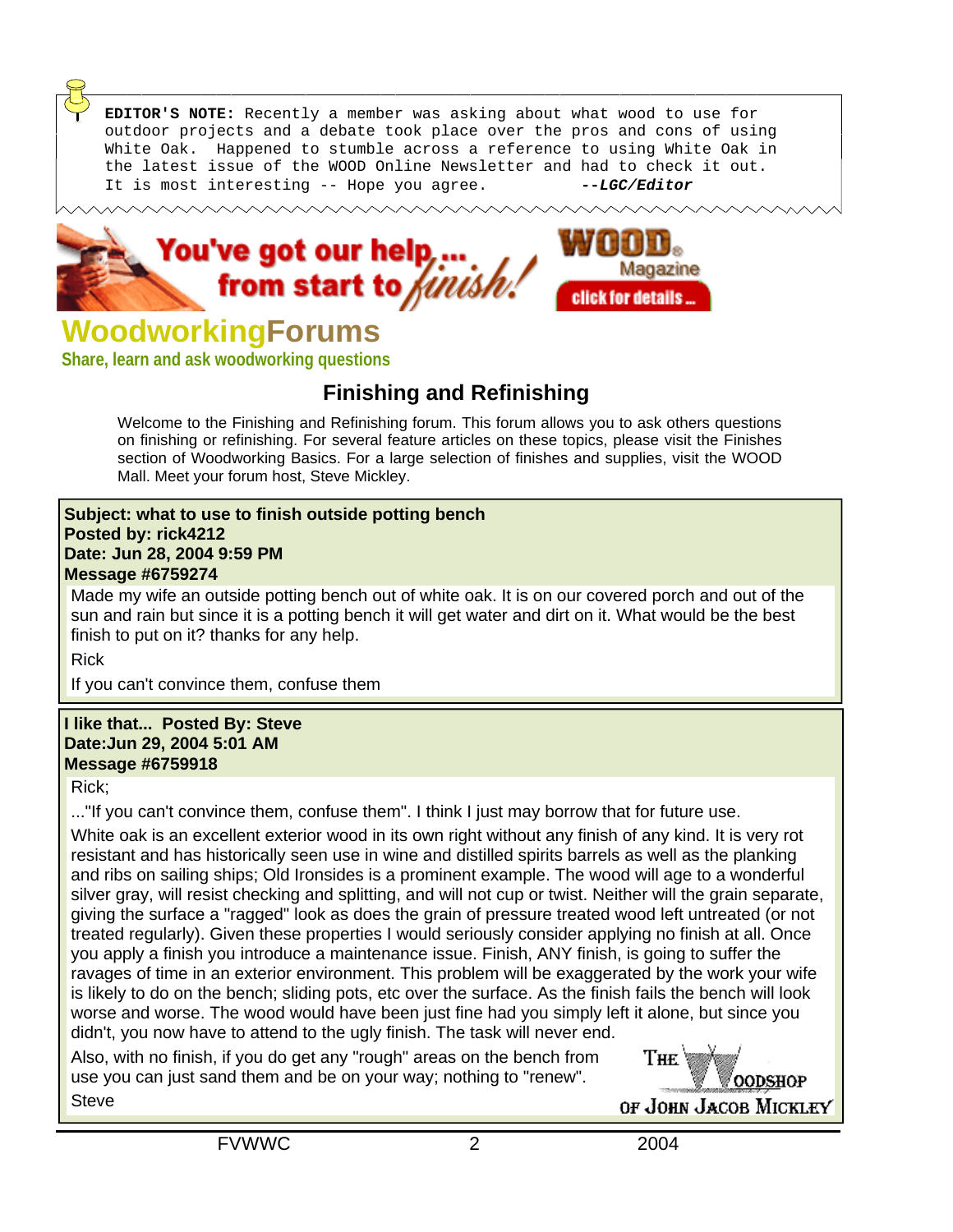#### **Re: what to use to finish outside potting bench Posted By: rick4212 Date:Jun 29, 2004 9:48 PM Message #6765286**

Thanks Steve. I have learned a lot from reading your posts and from your web site. I think I will leave it unfinished. I used white oak for this project because I understood it held up better outside than other woods because of its cell structure. Thanks again.

### Rick

If you can't convince them, confuse them.

#### **Re: what to use to finish outside potting bench Posted By: \*\*NONAME\*\* Date:Jul 2, 2004 6:10 AM Message #6778775**

Any finish that sits on the surface will have to be renewed on a regular basis. If you prefer the finished look, consider a penetrating oil finish. My father has always used oak for the floor of his farm wagons. He applies boiled linseed oil to the boards and then applies an oil based paint when the linseed oil is dry. One wagon was made from an old A Model (?) bus frame and pulled by mules and the rest are about forty years old. While the paint has worn away, the surface of the boards has withstood log, silage, hay, etc. hauling and still looks great. Such an oil finish can be sanded and renewed again and again.

**Check out WOOD Magazine's WoodworkingForums at: www.woodmagazine.com**

# **Show & Tell**

The first order of the evening was the handing over of the Show & Tell duties to Matt Gauntt by our longtime host **Bob Burritt**. After many years of service as MC, Bob passed the job on to Matt.

Although we will all miss Bob's style and wit, Matt proved that he is a terrific choice to take over the position. Matt was cool, calm and collected as he handled July's MC duties like a pro -- *Thanks Matt for taking over!*

Turn out in July was lighter than usual but the items on display were great and included:

- **Howard Van Valzah:** Starlight Theater Model Music Box -- Beautiful!
- **Jon Wolfe:** Trout Landing Net of Cherry and Walnut with Polyurethane finish.
- **Richard Lentz:** French Bracket Four Glass Clock circa 1830. Repaired cracked case & door moulding and replaced leg. Finished in Tung Oil.
- **John Winton:** 3 Black/Choke Cherry and 1 Reg. Cherry Pens with friction polish.
- **Paul Dehnert:** Sanding Blocks made of plywood and finished with poly.
- **Darrel Anderson:** #7 Shaker Oval Box with Tung Oil & Shellac finish and Shaker Trays #'s 8, 9 & 10 finished in Tung Oil & Poly.
- **Charlie Christensen:** 24"x30" "Floor Table" for Montessori School made of Baltic Birch ply and trimmed in Oak with a Minwax Clear Gloss Poly finish.

Winners for the July drawing were:

- *1.* **Paul Dehnert: Re-chargeable Flashlight**
- *2.* **Darrel Anderson: All-in-One Pliers**
- *3.* **John Winton: Set of Screwdrivers**

Thanks from all of us to Bob Burritt for service above and beyond the call of duty -- You are the epitome of what this club is all about Bob -- *We couldn't have done it without you!*

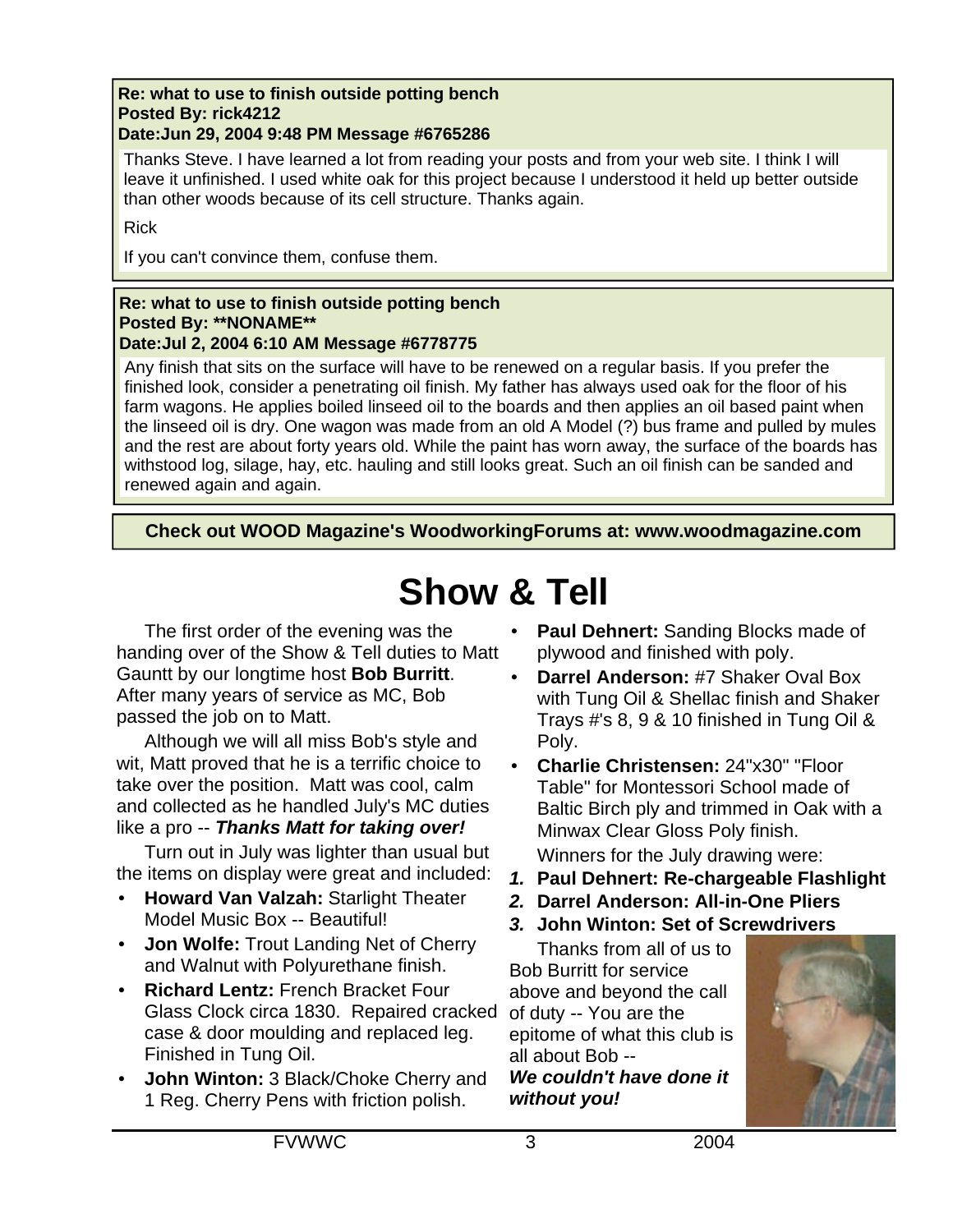# **FVWWC MONTHLY DRAWING**

Drawing winners in July 2004 were:



**1. Wayne Rudder: \$100 Am/Ex Gift Cheque**

**2. Wally Quanstrom: \$25 Am/Ex Gift Cheque**

**3. Bob Nealon: DeWalt Travel Mug & Asst. Driver Set**

**4. Marlan Tevis: DeWalt Travel Mug & Asst. Driver Set**

In August we will, again, have a choice of three 1st Prize items! We will add a Jet Dust Collector to the choices currently available! Of course there will be some secondary items also so be sure to stop by and get your tickets. See you there….

**...Charlie Christensen**



# **Membership Update**

![](_page_3_Picture_11.jpeg)

**NOTE TO ALL MEMBERS:**  Don't forget -- Our **2005** Membership renewal drive starts in September! Look for your renewal card in next months newsletter.

**James Nellis, Membership**

# **DEALS ON WHEELS**

Still have a few bags left of the 1 1/2" x 1/4" wood wheels! These are perfect for those toys you are thinking of making for our Christmas Toy Drive!!!

**See me at the next meeting or...**

![](_page_3_Picture_17.jpeg)

# **Library News**

Stop by and browse...We have loads of books, DVDs, videos, magazines and more to inspire that next project!

![](_page_3_Picture_20.jpeg)

**Cheryl Miller, Librarian**

**...Contact me now to reserve yours!** *Remember, all proceeds go to FVWWC!*

> **Linda G. Christensen woodworkers@fvwwc.org (630) 897-4877**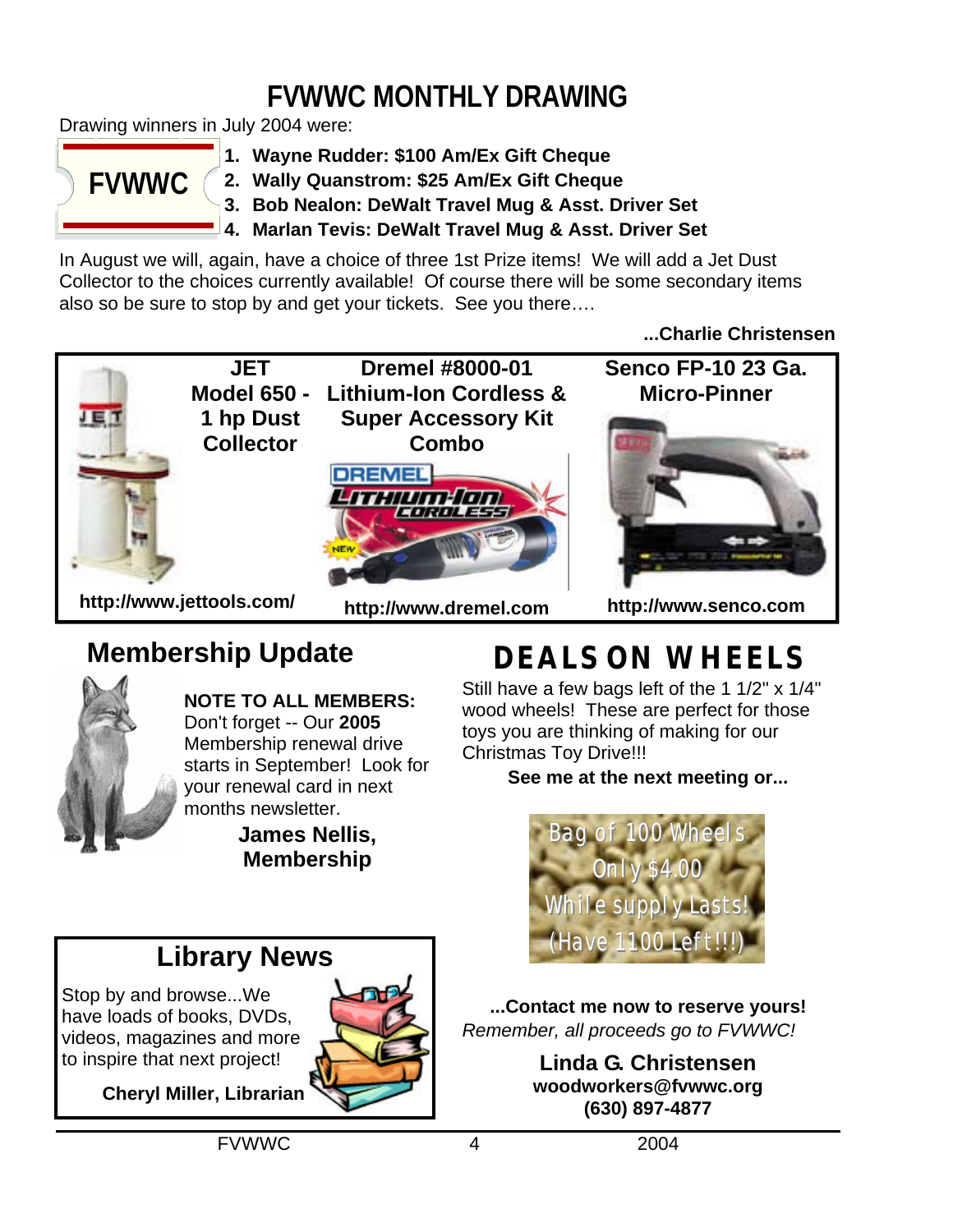### *Reprinted from the WOOD Online newsletter 07/2004 - http://www.woodmagazine.com/:*

## Dispenser keeps waxed paper at your fingertips

It seemed like whenever I needed waxed paper to protect my bench from glue squeeze-out, the waxed paper was buried in a drawer. I either had to dig it out with messy hands or stop and clean up before I went for it. Waxed paper (roll with dispenser)

To put waxed paper within easy reach, I built a wooden box, just big enough to hold the waxed paper in its original box. To keep the roll from jumping out, I drilled a 1-1/16" hole in each end, cut matching holes in both ends of the waxed paper box, and slid a 1" dowel rod through the whole works. Then, in each end of the dowel, I drilled a hole and slipped a hairpin hinge pin through the hole to keep the dowel in place. With the box screwed to the wall, I never hunt for waxed paper.

![](_page_4_Figure_4.jpeg)

--Martin Cecil, Owensboro, KY

# **CLASSIFIEDS**

## **FOR SALE**

### **Rough Sawn Walnut -**

I have approximately 275 – 300 bd. ft. of 8/4 rough sawn walnut. Most boards are 8' length, 4-51/2" width and 2" thick. These are approximate sizes. I will considered any reasonable offer. I can send a photo to anyone that is serious in purchasing this wood. Contact me via e-mail address: noynaert@sbcglobal.net

Thank you!

**Brandon** 

P.S. Photo available upon request.

### **HELP WANTED**

Lady in Batavia has asked if any of our members would be interested in making a toy box from plans she had available. It is basically a large, traditional toy chest w/hinged lid but also has a couple of drawers beneath and the lid is done in a type of laminate that serves as an erasable drawing surface. She is interested in hearing from anyone who might want to quote her a price and will make copies of the plans as necessary.

Call 406-1235 and ask for Lynn.

# **VACATION GETAWAY**

### **FLORIDA CONDO FOR RENT** --

Need some vacation time or want to play "snowbird" after the Christmastime toy/ holiday meeting, then our one bedroom, one bath, efficiency condo on a very private area of Fort Myers Beach has it all: a view of the gulf, heated pool, lagoon with a bird feeding area, shops & restaurants across the street, tennis courts on premises and an 18 hole golf course just down the street.

December 15th - April 30th: \$675 per week (or save at \$2,600 per month) May 1st - December 14th: \$375 per week Joe Popp: 630-620-0819

### **Attention FVWWC Members**

Have something to Sell and can't wait for the next Newsletter to be published? Looking for a special tool to buy/borrow and don't know who to ask? Hear some woodworking news too good to keep to yourself? Call or send us an email with details and we will broadcast it to all online Members!

**Contact FVWWC Editor/Webmaster (630)897-4877 or woodworkers@fvwwc.org**